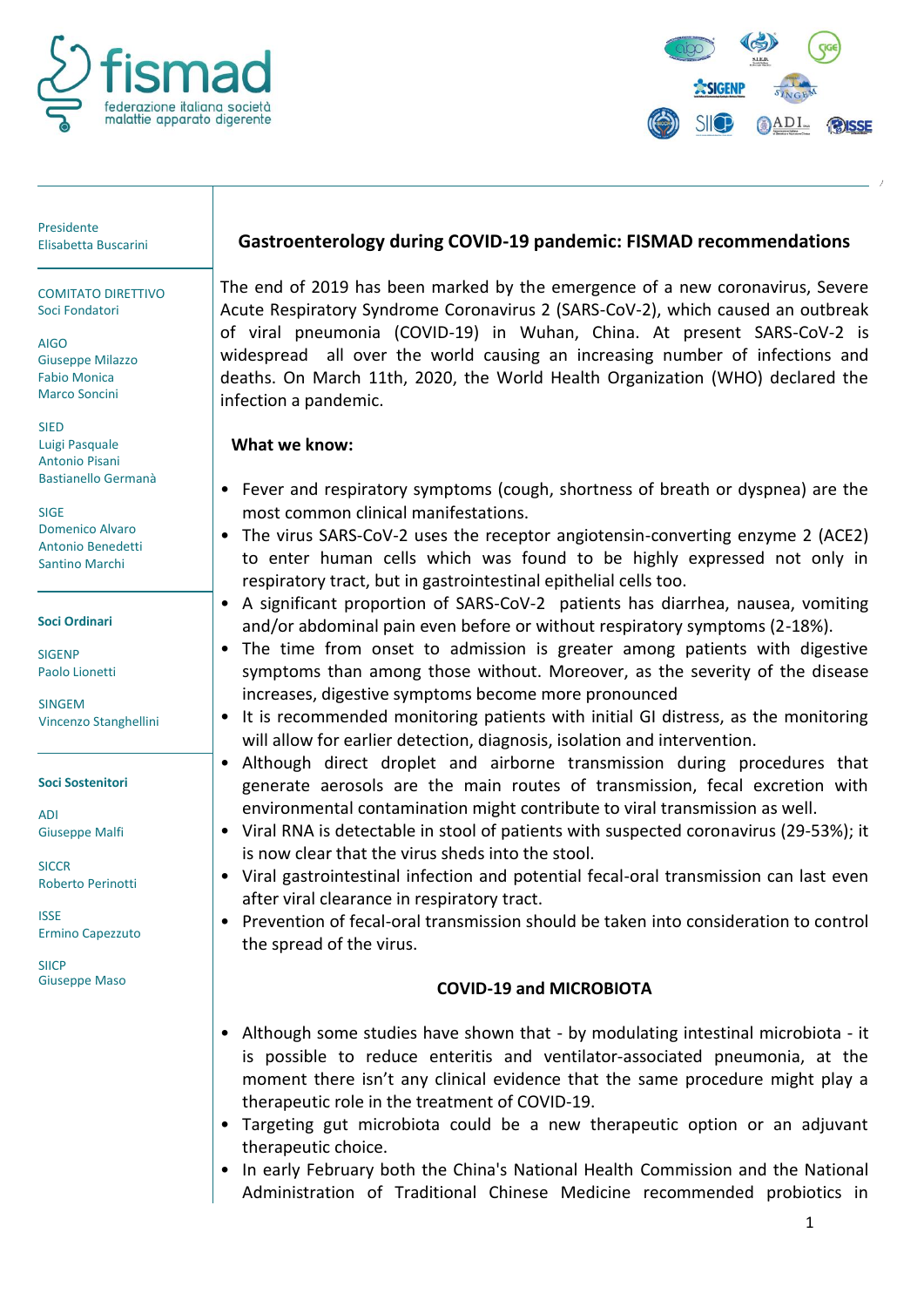



patients with severe COVID‐19 infection in order to prevent possible secondary bacterial infections. This position proves that the Chinese Government and the medical staff recognized the important role of gut microbiota in COVID‐19 infection.

• Currently available data shows a reduction of Lactobacilli and Bifidobacteria in Covid-19 infections.

### FAECAL TRANSPLANTATION

- SARS-CoV-2 can be transmitted with stool for a long period. This might be a considerable problem in case of fecal transplantation. In order to prevent SARS-CoV-2 transmission, it is necessary to review the current screening measures.
- Before each donation, physicians should evaluate whether the donor presents any sign of infection. Should this be the case, they should either be rejected or tested with RT-PCR assay for SARS-CoV-2.
- In endemic countries, the RT-PCR assay should be performed to all donors. Alternatively, donor stools should be preserved and quarantined for 30 days before use, and released only if the donor has not developed symptoms.
- Biobanks should check the health status of the donor before using frozen feces, according to local epidemiology, to avoid further potential spread of SARS-CoV-2.

#### **COVID-19 and LIVER INJURY**

- A liver disfunction during COVID-19 infection has been reported. The most common feature (14-53%) is represented by elevated levels of alanine aminotransferase (ALT) and aspartate aminotransferase (AST) accompanied by slightly elevated bilirubin levels, with normal levels of gamma- glutamyl transferase (GGT). In severe cases it is possible to observe lower levels of plasmatic albumin (2.6 – 3.09 g/dL), in particular during the second week of infection.
- The liver injury occurs more often in the severe COVID-19 infection than in the mild case. More than one mechanism can lead to liver injury during COVID-19 infection. Current evidences suggest that the COVID-19, as the SARS-CoV, uses the ACE-2 receptor to infect its target cells; this receptor is highly expressed in the cholangiocytes, to a comparable level of alveolar type 2 cells in the lung, while is less expressed on hepatic cell surface. These findings suggest that the liver injury that occurs in the COVID-19 infected patients could be caused by the direct damage by the virus to the bile duct cells, rather than liver cells. Another mechanism suggested is the drug-induced hepatotoxicity related to the antiviral therapies (such as Lopinavir/Ritonavir combination), antibiotics and steroids. The role of the inflammatory cytokines storm and the hypoxic damage, secondary to the lung disfunction, have also been suggested to explain the liver injury, in particular in the severe cases of COVID-19 infection.
- Currently, few data are available regarding the outcome of the COVID-19 infection and the immunosuppression related to liver transplantation. Those patients have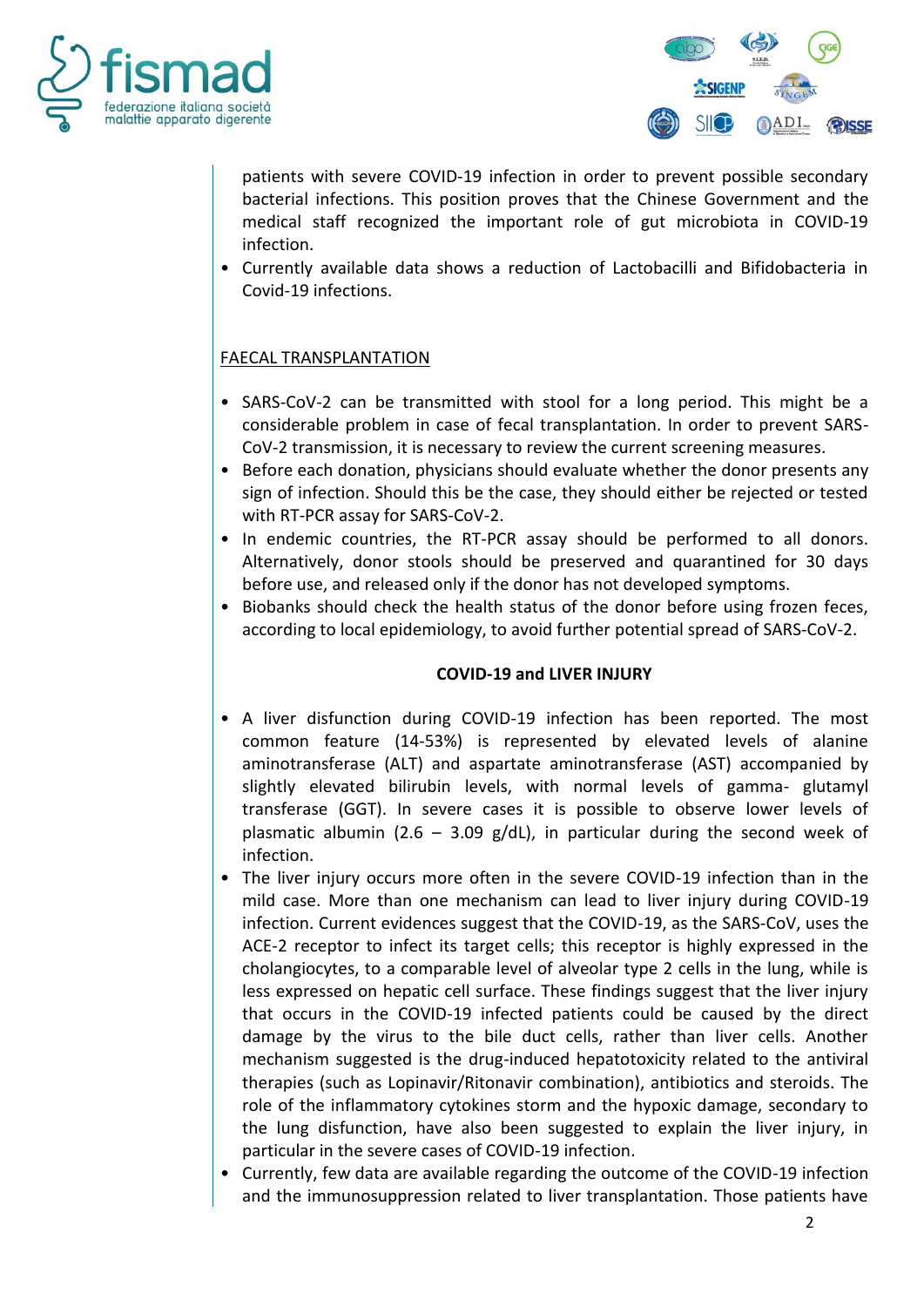



to be closely monitored due to the known higher rate of infection due to the iatrogenic immunosuppression. Quin J. et al. described a case of a perioperative COVID-19 infection in a young liver transplant recipient; the authors underlined the therapeutic paradox in these patients: an insufficient immunosuppression can lead to organ rejection, while excessive immunosuppression can result in more severe infection, including the COVID-19 infection. A donors and recipient screening for COVID-19 is advisable to prevent procedure related complications and the spread of the COVID-19 infection.

• Between 2-11% of COVID-19 infected patients has an underlying chronic hepatic disease. The real impact of the COVID-19 infection and mortality rate has to be strictly evaluated and monitored over time in these patients, as they have lower immune function and worst outcomes from acute respiratory distress syndrome than the rest of the critically ill population, as previously demonstrated for the SARS-CoV infection.

#### **COVID-19 and Inflammatory Bowel Disease**

- In order to avoid the spreading of SARS-CoV-2, also people affected by IBD have to follow the behavioral rules provided by the Institutions.
- The higher risk groups are listed below:
	- Adults over 60, especially men.
	- Individuals with underlying pathologies such as heart disease, lung disease (including asthma), diabetes, chronic kidney disease, chronic liver disease, endocrine and metabolic disorders, neurological, neurologic and neurodevelopment conditions; the group doesn't include inflammatory bowel disease.
	- Pregnant women or women who had a recent pregnancy.
	- Individuals with weakened immune system.
- As smokers are more likely than non-smokers to contract the COVID-19, more attention should be given to this group of patients. This is probably related to the fact that tobacco increases the gene expression of angiotensin converting enzyme (ACE 2), i.e. the binding receptor for the virus.
- Since COVID-19 might manifest itself with gastrointestinal symptoms, in case of suspected flare-ups, it is recommended to evaluate the possibility of an atypical infection by SARS-CoV-2.
- It is recommended to encourage telemedicine in order to reduce hospital admissions and to prolong the time of administration for stable patients treated with biologics.

## Measures for IBD patients

- Patients should not change the existing therapy on their own, since the drugs used for IBD avoid any bowel inflammation, prevent complications and reduce hospital admissions.
- Patients treated with mesalamine, or other aminosalicylates, do not need to take any additional precautions more than what the Authorities have recommended.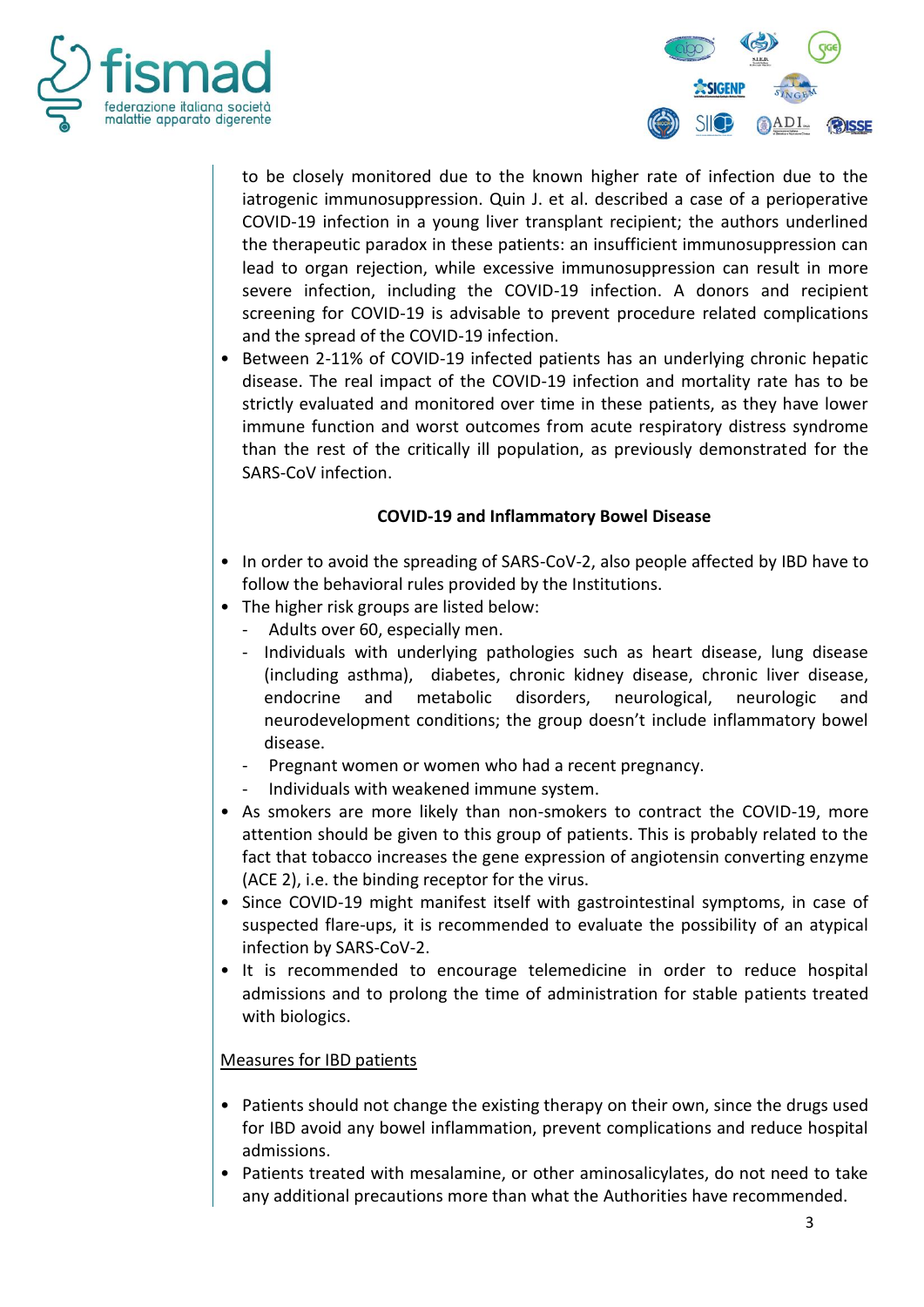



• Patients on immunosuppressants or biologics/biosimilars are encouraged not to travel and gather in crowded places.

Updates and recommendations regarding drugs used for IBD treatment

- The start of immunomodulator/immunosuppressive therapy should be postponed on an individual risk assessment.
- Patients in therapy with steroids (prednisone/prednisolone) have to take further precautions, such as avoiding travels, movements and interpersonal contacts. Moreover, tapering the dose, whenever possible, is recommended.
- Immunomodulators like thiopurines tend to inhibit the body's immune response to viral infections, but their use should not be suspended.
- In patients treated with biologics, such as adalimumab, infliximab, golimumab, ustekinumab and vedolizumab, the adjustment of the therapy depends on the risk of infection, relapse risk and progression of the bowel disease.
- Immunomodulators and biologics have a rather long half-life; therefore, their interruption is not useful in the immediate future.
- It is possible to postpone the administration of biologics to patients with a stable disease for more than 1 year. More specifically, if fecal calprotectin and other biomarkers are normal, the administration of infliximab can be postponed for a period of not more than 10 weeks, while vedolizumab can be postpone for not more than 4-8 weeks. However, keeping the original schedule is still the best option.
- Randomized controlled trials, if already started, should be carried forward only for patients with no therapeutic alternative available. Moreover, patient access to hospital should be minimized.
- The switch from an intravenous therapy to a subcutaneous one is not recommended since it would increase the chance of losing response. However, if a patient needs to start a new therapy the subcutaneous drugs are preferred, in order to limit hospital accesses.
- It is unknown whether patients treated with biologics or immunosuppressant might have a worse development of the respiratory disease. The actual knowledge of COVID-19 does not suggest a suspension of the therapy, since the odds of a flare-up, even severe, are far higher than those of contracting a severe form of SARS-CoV-2.
- A Chinese group reported on The Lancet their experience (from Jan 2020 to early Feb 2020): they suspended the administrations of biologics and immunosuppressants to the 318 patients enrolled in the Chinese Regional Medical Center for IBD in Wuhan. There are no data regarding the possible repercussion of the suspension on the history of the disease, but it is a fact that none of the patients resulted positive to SARS-CoV-2.

## Therapeutic approach in COVID-19 positive patients

• Biologics and immunosuppressants should be suspended in patients affect by severe infection from SARS-CoV-2, while in other patients this precaution is not necessary.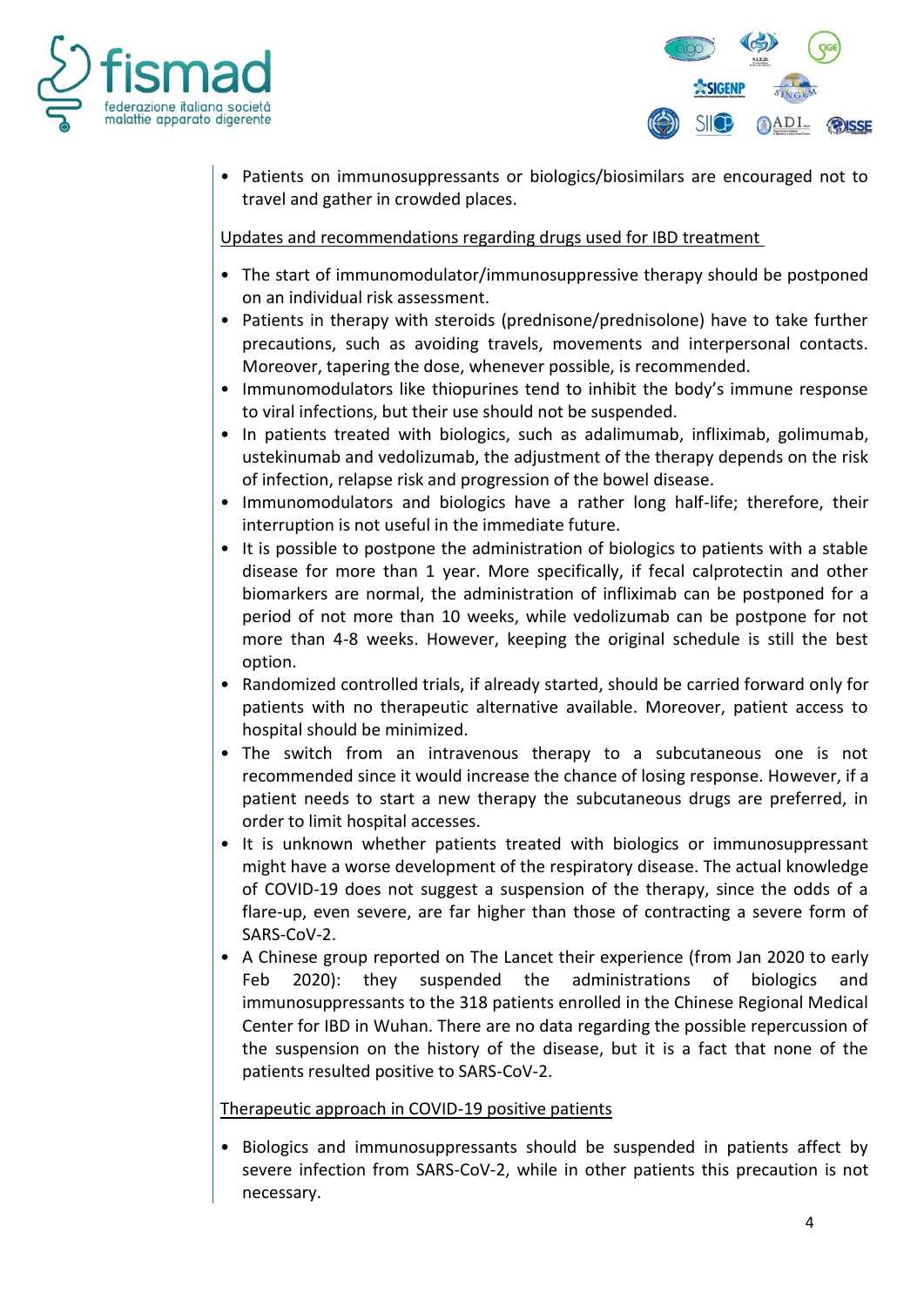



# Endoscopy and IBD

• Endoscopic procedures should be performed only in patients with moderate-tosevere intestinal symptoms, while regular endoscopic follow-up and screening should be postponed. It is important to guarantee rigorous hygiene conditions for every endoscopic procedure, as per national guidelines.

#### **COVID-19 e CELIAC DISEASE**

- There are no studies that specifically analyze the risk for people affected by the celiac disease.
- They are not part of high risk groups, however around 30% of celiac patients might have hyposplenism; since this condition is not normally evaluated, in order to prevent any accentuated risk these patients are recommended to follow the established guidelines for people with an higher risk of infection.

### **COVID-19 and COLORECTAL CANCER SCREENING**

- COVID-19 epidemic is causing a reorganization and redefinition of the services provided by the regional health system. Therefore, according to the Italian National Observatory of Screening (ONS), while it may be necessary to reduce the screening tests of first level (fecal occult blood test), it is important to always carry out the second-level diagnostic process among people who tested positive to the first-level tests. With this regard, it is important to consider that an effective screening program is primarily based on the possibility to promptly treat all the positive cases detected with the colonoscopy. However, in the emergency scenario of Covid-19, the access to surgery may not be guaranteed. Surveillance colonoscopies should be postponed according to physician recommendations.
- As the COVID-19 emergency scenario evolves on a daily basis posing new challenges to the health system, the existence of the conditions to provide the screening service across the country may change and thus need to be closely monitored.

#### **COVID-19 and GASTROINTESTINAL ENDOSCOPY**

- Endoscopy is a risky procedure of exposure and subsequent infection of healthcare personnel. This risk is not limited to upper endoscopy procedures, because of the possible several routes of SARS-CoV-2 transmission: person-toperson, respiratory droplets, aerosol generated during endoscopy and the possible fecal-oral transmission. This could be even more relevant given that the virus transmission can occur during the incubation period in asymptomatic patients.
- To prevent the transmission of the virus in endoscopy centers and to promote a rational use of personal protective equipment (PPE), we summarize and recommend the following infection prevention and control workflow in digestive endoscopy during current pandemic.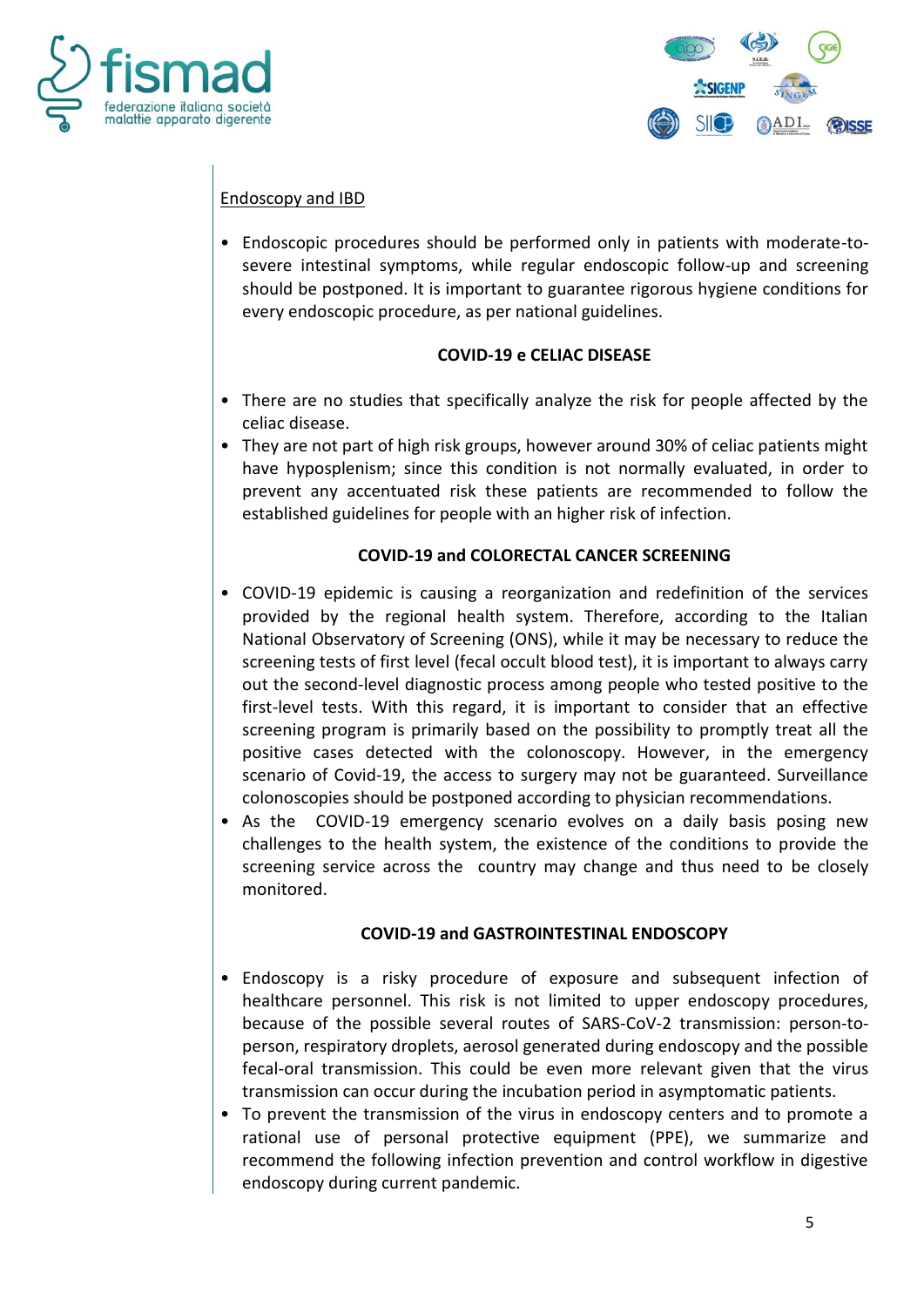



### Risk stratification and patient management

- GI endoscopy units should strongly consider temporarily postponing elective, nonurgent endoscopy procedures, according to local human resources and local policies that may depend on the regional/national guidance regarding the pandemic. The indications include:
	- o upper gastrointestinal bleeding, acute cholangitis, foreign body, and obstructions.
	- o care (initial diagnosis, biopsy, staging, palliation of biliary and luminal obstruction) of cancer patients may also be considered urgent.
- Accurate triage (medical history, contacts with suspicious or confirmed cases of COVID-19) 1 day prior to endoscopy (by phone preferably) and on the day of endoscopy.
- All patients entering in the endoscopy unit should be invited to wear surgical mask. The high risk patients should wear surgical mask and gloves, until the beginning of the exam.
- Check the patient's body temperature before entering in endoscopy.
- Consider contacting patients at 7 and 14 days to ask about any new diagnosis, or development of COVID-19 symptoms.

| <b>LOW RISK</b><br>patient  | No symptoms (e.g., cough, fever, shortness of breath,<br>diarrhea)<br>No history of contact with COVID-individual                                                                                                           |
|-----------------------------|-----------------------------------------------------------------------------------------------------------------------------------------------------------------------------------------------------------------------------|
| <b>HIGH RISK</b><br>patient | Presence of symptoms with no history of contact with<br>COVID-19-positive individual<br>No symptoms but contact with COVID-19-positive<br>individual<br>At least one symptom + contact with COVID-19-positive<br>individual |

**Table 1**. Risk stratification for potential COVID-19 infection in patients requiring gastrointestinal endoscopy

Standard precautions for healthcare professionals

- Stocks of standard and enhanced Personal Protection Equipment (PPE) are limited and need to be prioritized. To conserve PPE and limit potential exposure, only essential personnel should be present in the endoscopy room.
- Work at individual working station and avoid sharing workstation items and equipment.
- Hand hygiene (water and soap or alcohol-based hand rub) during patient care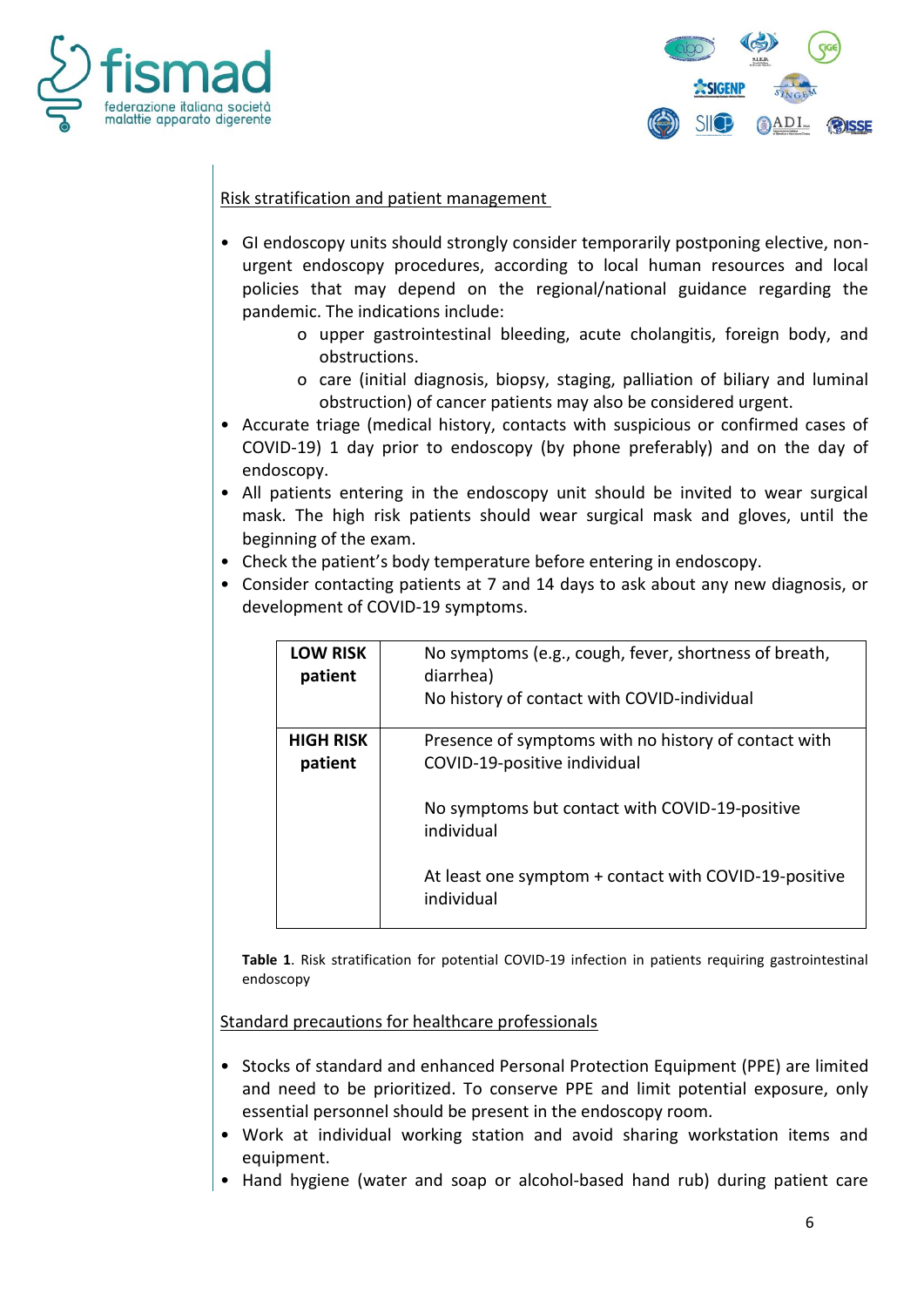



respecting the 5 fundamental moments and when the hands are visibly dirty or contaminated.

- During assistance, avoid touching surfaces to prevent both contamination of clean hands by environmental surfaces and the transmission of pathogens from contaminated hands to surfaces.
- Respiratory hygiene: cough by covering your mouth with a disposable handkerchief to be thrown as soon as possible (immediately after: hand hygiene) or, in its absence, coughing inside the crease of the elbow. Make the hydroalcoholic solution for hand hygiene easily available in all care settings.
- Contaminated waste and endoscopic devices should be disposed of using the specific local regulations related to high-risk waste
- The minimal composition of a set of PPE for personnel in endoscopy should be modified based on risk stratification.

### Precautions in the endoscopic room for low risk patients

- Use surgical masks (if FFP2 masks are not available).
- The decision to use a respirator mask should be based on local availability of respirators and COVID-19 prevalence, recognizing that asymptomatic patients may shed virus.
- Wear a waterproof disposable gowns and take it off before removing the gloves and leaving the endoscopic room.
- Wear protective eyewear: goggles or face shield.
- Wear shoe covers
- Keep your hair tied and always wear an hair net.
- Before leaving the room, always use alcoholic gel for hand disinfection or if possible wash your hands.
- Personnel handling patients must wear new gloves before leaving the endoscopic room and not remove the mask.

Further precautions in the endoscopic room for high risk patients

- Use respiratory PPE: FFP2 mask/FFP3 mask
- Use two pair of gloves

Putting on and removal of PPE must be done as recommended [\(https://www.cdc.gov/hai/pdfs/ppe/ppe-sequence.pdf\)](https://www.cdc.gov/hai/pdfs/ppe/ppe-sequence.pdf), using the buddy system to confirm that the PPE is correctly in place for those who are not familiar with gowning up and down (Figure 1).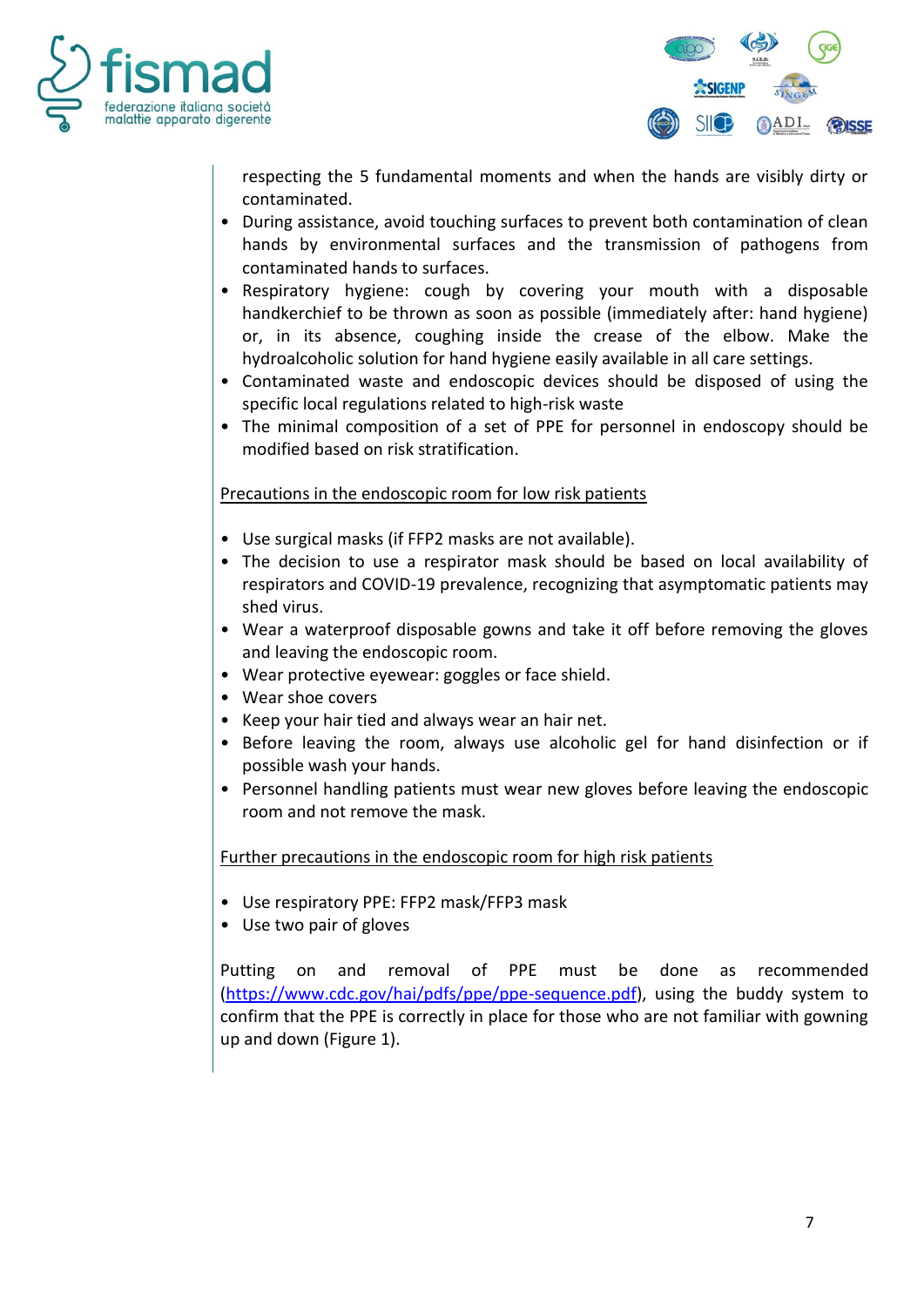





**Figure 1**: Protocol for putting on and removing PPE. Additional recommendation: wear shoe covers.

Role of the negative-pressure room

- Negative room pressure is an isolation technique used in hospitals and medical centers to prevent cross-contamination from room to room. This technique is used to isolate patients with airborne contagious diseases
- Despite ASGE suggestions to perform endoscopic procedures in a negativepressure room, in most endoscopy facilities around the world, this is not available.
- It would be advisable to urgently equip at least one endoscopic room with a negative-pressure system to be used for all patients with respiratory symptoms.
- When this is not feasible, we recommend performing endoscopy on patients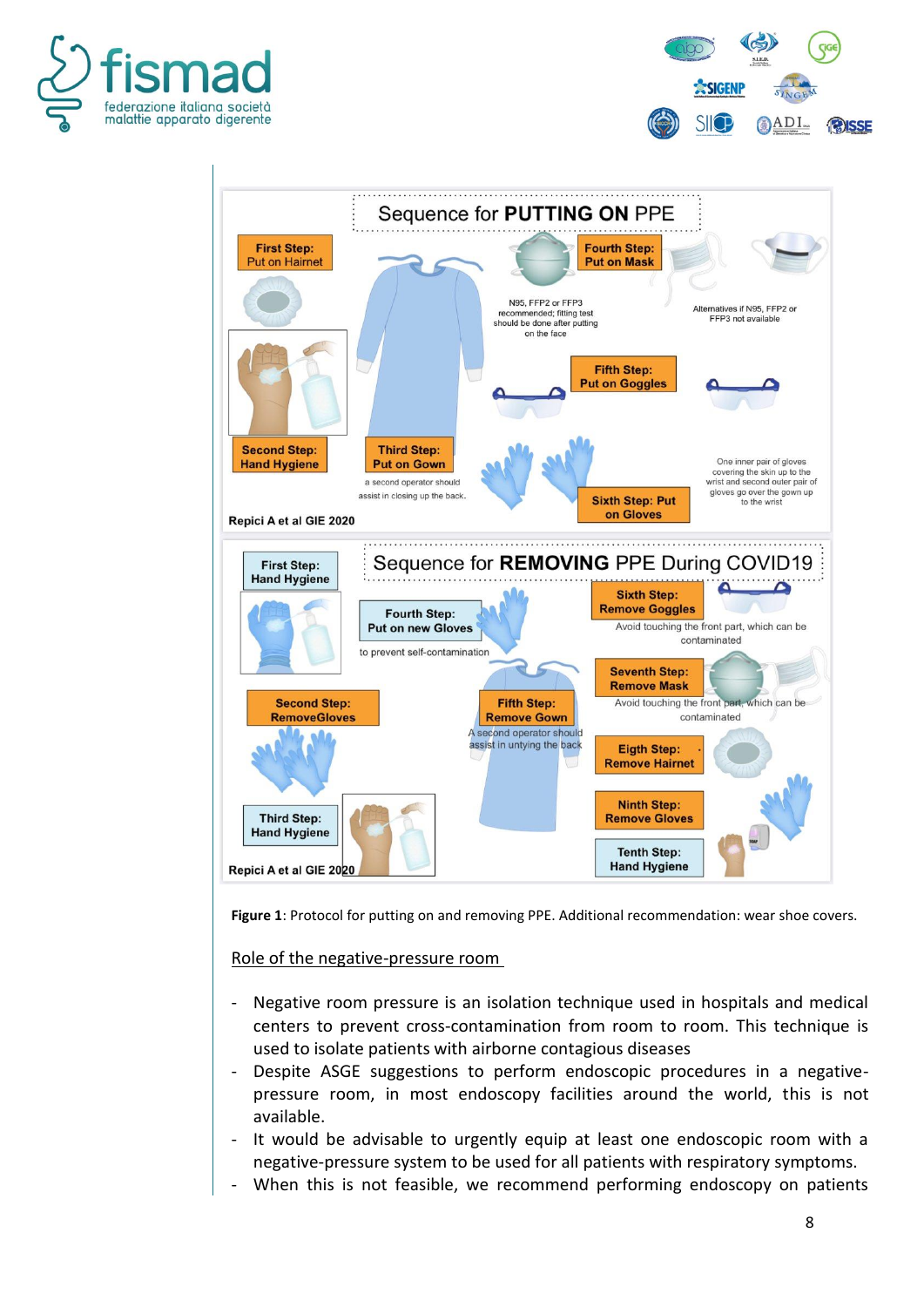



who are high-risk or positive for SARS-CoV-2 in negative-pressure rooms located outside of the endoscopy department or at bedside, as long as this space is properly equipped to perform any endoscopic procedure safely and properly.

## Reprocessing of endoscopes

- Enveloped viruses such as SARS-CoV-2 can easily be inactivated by commonly used disinfectants having virucidal activity (EN 14885).
- All endoscopes should be reprocessed with a uniform, standardized reprocessing procedure.
- Disinfectants used for must be as follows: bactericidal, mycobactericidal, fungicidal, and virucidal against enveloped and non enveloped viruses.
- Reuse of any disposable GI endoscopic device is strongly discouraged.
- The most significant HCP contamination occurs during precleaning of the endoscope in the procedure room due to splashing from the air/water button. Follow the protocol to turn off the processor when replacing the air/water button with the credit card button.
- When all currently reprocessing guidelines are strictly followed, the risk of transmission of any kind of viruses is extremely rare to nonexistent.
- Additional precautions should be taken in the reprocessing of equipment, such as FFP2/3 masks, after endoscopy in confirmed COVID-19 cases.
- It is recommendable to do training sessions and personnel meetings on the importance of strictly following endoscope reprocessing policy.

#### Decontamination rules for endoscopy rooms

- The virus can remain viable and infectious in aerosols for hours and on surfaces up to days.
- No data are yet available on the virucidal efficacy of chemical agents against SARS-CoV-2. Therefore, the recommendations are based on studies done for other coronaviruses. SARS coronavirus is stable in feces and urine for at least 1 to 2 days, thus surfaces may be a possible source of contamination.
- For the disinfection of surfaces and patient-care equipment, we recommend the use of 1:100 dilution of household bleach and water.
- After an endoscopic exam in a SARS-CoV-2 positive patient
	- o In the case of negative pressure rooms, it is recommended to wait about 30 minutes before allowing the next patient to access, as small particles can remain suspended in the air.
		- o In the absence of negative pressure rooms, it is advisable to ventilate the endoscopic room with cleaner air than the outside and to keep it empty for at least an hour.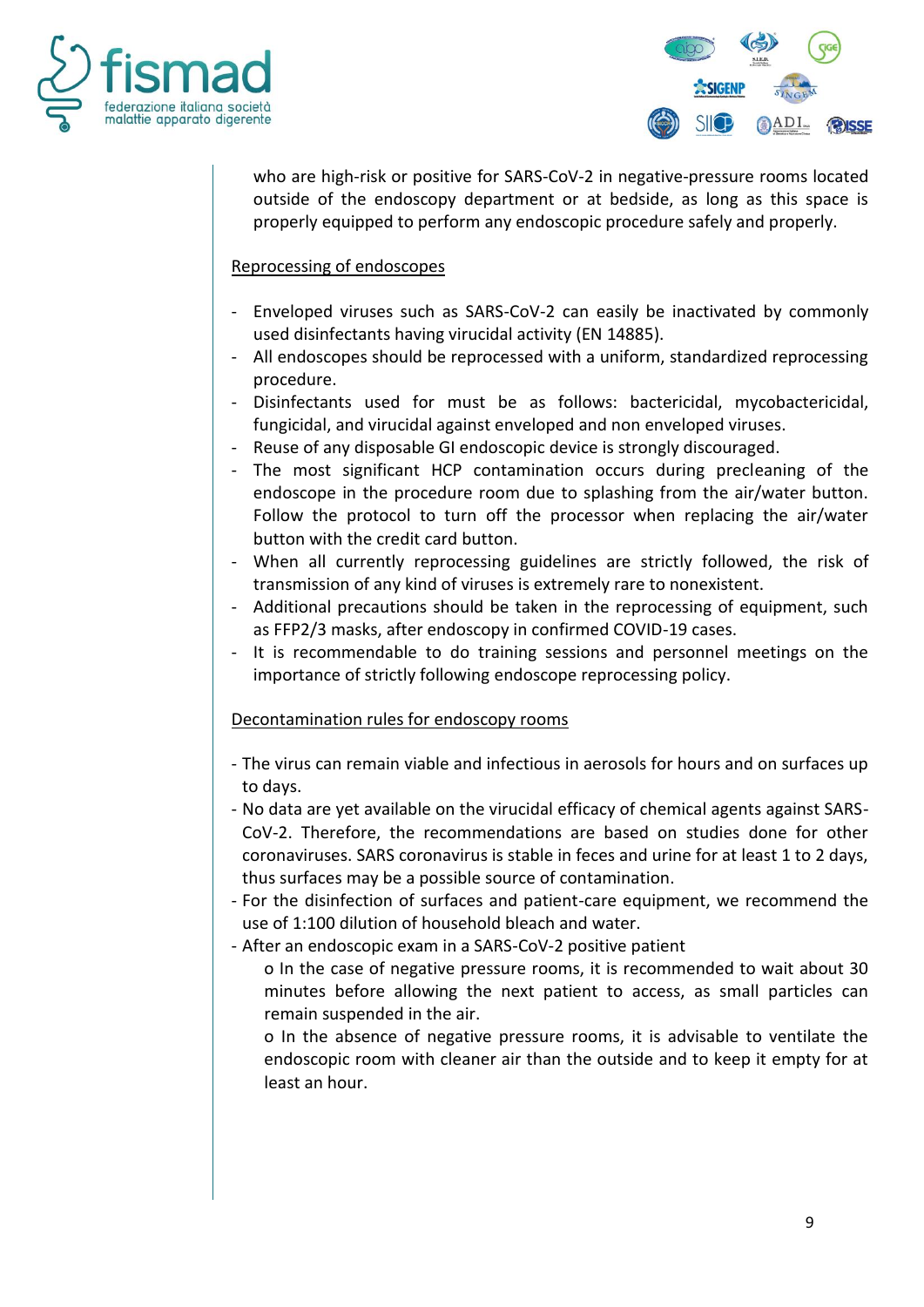



#### **References**

*1. Gu J, Han B, Wang J. COVID-19: Gastrointestinal manifestations and potential fecal-oral transmission. Gastroenterology. March 2020. doi:10.1053/j.gastro.2020.02.054*

*2. Xiao F, Tang M, Zheng X, Liu Y, Li X, Shan H. Evidence for gastrointestinal infection of SARS-CoV-2. Gastroenterology. March 2020. doi:10.1053/j.gastro.2020.02.055*

*3. Zhang W, Du RH, Li B, et al. Molecular and serological investigation of 2019-nCoV infected patients: implication of multiple shedding routes. Emerg Microbes Infect. 2020;9(1):386-389. doi:10.1080/22221751.2020.1729071*

*4. Sun M, Wang MR, Yan MJ. Clinical characteristics of COVID-19 patients with digestive symptoms in Hubei, China: a descriptive, cross-sectional, multicenter study. Am J Gastroenterol. March 2020.* 

*5. Wan Y, Shang J, Graham R, Baric RS, Li F. Receptor recognition by novel coronavirus from Wuhan: An analysis based on decade-long structural studies of SARS. J Virol. 2020;94(7). doi:10.1128/jvi.00127-20*

*6. Chen N, Zhou M, Dong X, et al. Epidemiological and clinical characteristics of 99 cases of 2019 novel coronavirus pneumonia in Wuhan, China: a descriptive study | European Respiratory Society. The Lancet . February 2020:507-513.* 

*7. Cammarota G, Ianiro G, Kelly CR, et al. International consensus conference on stool banking for faecal microbiota transplantation in clinical practice. Gut. 2019;68(12):2111-2121. doi:10.1136/gutjnl-2019-319548*

*8. Ianiro G, Mullish BH, Kelly CR, et al. Screening of faecal microbiota transplant donors during the COVID-19 outbreak: suggestions for urgent updates from an international expert panel. Lancet Gastroenterol Hepatol. March 2020. doi:10.1016/S2468-1253(20)30082-0*

*9. Zhang C, Shi L, Wang F. Liver injury in COVID-19 : management and challenges. Lancet. 2020;10(20):2019-2021. doi:10.1016/S2468-1253(20)30057-1*

*10. Guan GW, Gao L, Wang JW, et al. Exploring the mechanism of liver enzyme abnormalities in patients with novel coronavirus-infected pneumonia. Chinese J Hepatol. 2020;28(2). doi:10.3760/cma.j.issn.1007-3418.2020.02.002*

11. Hu LL, Wang WJ, Zhu QJ, Yang L. Novel coronavirus pneumonia related liver injury: etiological *analysis and treatment strategy. Chinese J Hepatol. 2020;28. doi:10.3760/cma.j.issn.1007- 3418.2020.02.001*

*12. Liu C, Jiang ZC, Shao CX, et al. Preliminary study of the relationship between novel coronavirus pneumonia and liver function damage: a multicenter study. Chinese J Hepatol. 2020;28(2):148-152. doi:10.3760/cma.j.issn.1007-3418.2020.02.003*

*13. Chai X, Hu L, Zhang Y, et al. Specific ACE2 Expression in Cholangiocytes May Cause Liver Damage After 2019-nCoV Infection. bioRxiv. February 2020. doi:10.1101/2020.02.03.931766*

*14. Qin J, Wang H, Qin X, et al. Perioperative Presentation of COVID-19 Disease in a Liver Transplant Recipient. Hepatology. March 2020. doi:10.1002/hep.31257*

*15. Gacouin A, Locufier M, Uhel F, et al. Liver Cirrhosis is Independently Associated With 90-Day Mortality in ARDS Patients. Shock. 2016;45(1):16-21. doi:10.1097/SHK.0000000000000487*

*16. An P, Ji M, Ren H, et al. Protection of 318 Inflammatory Bowel Disease Patients from the Outbreak and Rapid Spread of COVID-19 Infection in Wuhan, China. SSRN Electron J. February 2020. doi:10.2139/ssrn.3543590*

*17. IOIBD Update on COVID19 for Patients with Crohn's Disease and Ulcerative Colitis. IOIBD. https://www.ioibd.org/. Published March 26, 2020.*

*18. COVID-19 e MICI. IGIBD. https://igibd.it/. Published February 26, 2020.*

*19. IBD Patient Guidance. Crohn's & Colitis Foundation. https://www.crohnscolitisfoundation.org/. Published 2020.*

20. Abreu Candida. COVID-19: 1st Expert interview. ECCO. https://www.ecco-ibd.eu/. Published *March 13, 2020.*

*21. Cai Guoshuai. Bulk and Single-Cell Transcriptomics Identify Tobacco-Use Disparity in Lung Gene Expression of ACE2, the Receptor of 2019-nCov. medRxiv. February 2020.*

*22. Russell CD, Millar JE, Baillie JK. Clinical evidence does not support corticosteroid treatment for 2019-nCoV lung injury. Lancet. 2020;395(10223):473-475. doi:10.1016/S0140-6736(20)30317-2*